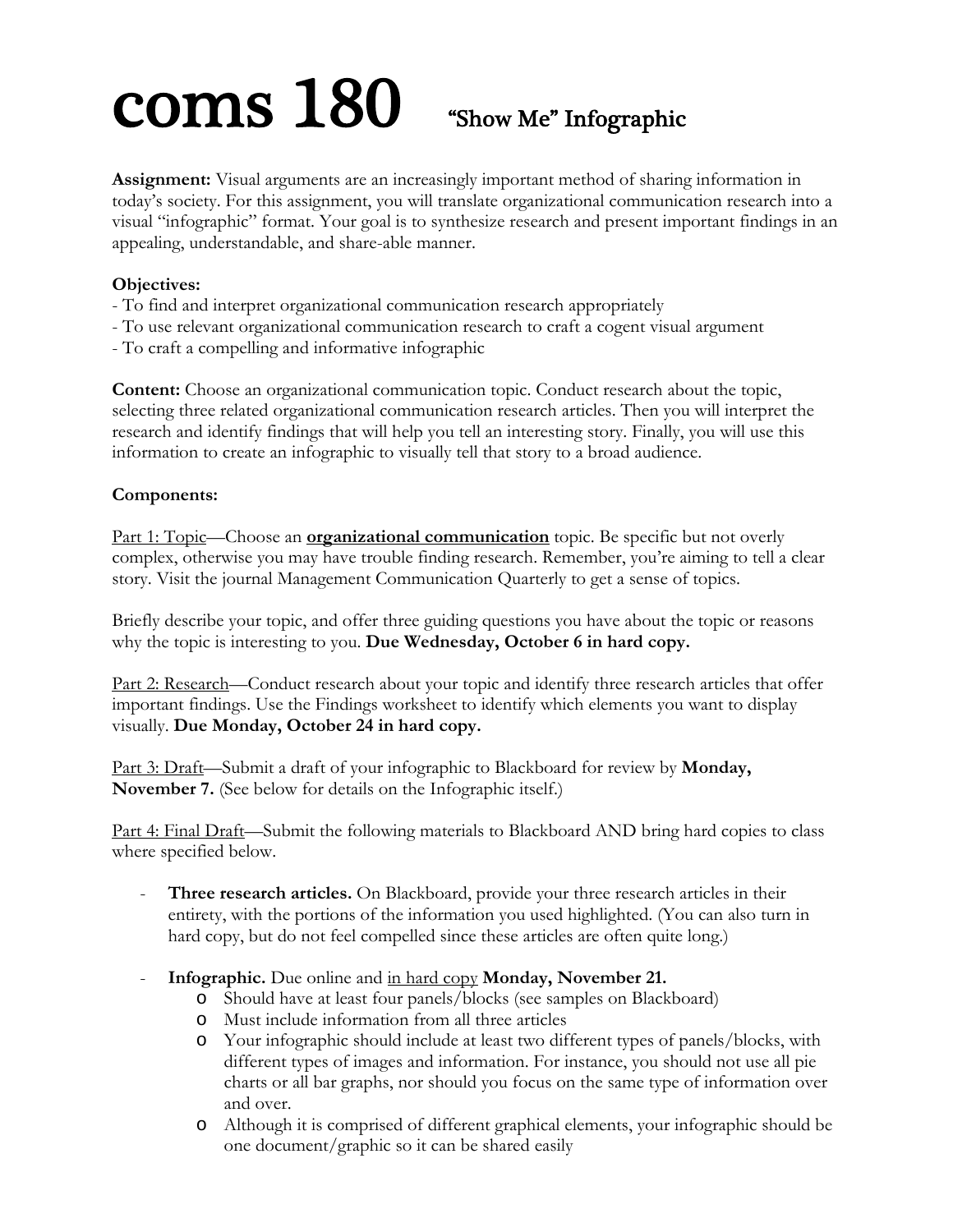## $\mathbf{coms}$  180  $\mathbf{S}$  "Show Me" Infographic

- o Include your sources on the bottom of the graphic as well as the date you created the graphic (use your judgment on style for sources)
- o Include a catchy, content-ful title.
- o Upload a digital copy to Blackboard AND bring a poster-size version to class.
- **Debrief.** Due online and in hard copy **Monday, November 21**
	- o For each infographic panel/block, I would like a brief paragraph about your choices. This information should follow your infographic on a separate page/document. For instance: What story did you want to tell with your infographic? What information did you represent, and why did you choose it? How do the information pieces/panels fit together? Why did you choose particular fonts, graphics, icons, sizes, colors, etc., and how do they highlight, strengthen, or complement your information?
	- o Also include a references list with your sources in full APA format

Part 5: Infographic Fair—You'll have an opportunity to show off and speak about your infographic. Print a poster-sized\* version of your infographic and prepare a brief discussion of your main findings to share on **Monday November 21 and Wednesday November 23.**

#### **Assessment Components:**

Draft complete and submitted on time Research articles cohere/go together Research findings are accurately interpreted Creative use of visual elements (photos, colors, fonts) Panels/blocks are organized well and flow together to tell an interesting research story Explanations of your choices are clear, thorough and compelling Sources are accurately and completely cited in APA format

\*If there are typographical, grammar, and/or spelling errors, points may be deducted.

### **Due Dates:**

- **Topics** due Wednesday, October 6 (hard copy)
- **Research** due Monday, October 24 (hard copy)
- **Drafts** due ONLINE Monday, November 7
- **Infographic & Debrief** due Monday, November 21 (online AND hard copy)

\*\* The Student Tech Center on campus will print your poster FOR FREE with three days advanced notice and this assignment sheet. http://www.csus.edu/irt/stc/printing.html\*\*

#### **Programs that may be used to create infographics:**

Online (all free services): infogr.am (infogr.am; templates) easel.ly (www.easel.ly; templates) piktochart (piktochart.com; templates) Pixlr (online, like Photoshop; from scratch) Software: PowerPoint Paint Adobe (e.g., InDesign, Photoshop)

### **Resources regarding infographics:**

"5 rules for infographic success: A how-to guide with case samples" http://www.slideshare.net/IQ\_Agency/5-rulesinfographicsuccess?from\_action=save